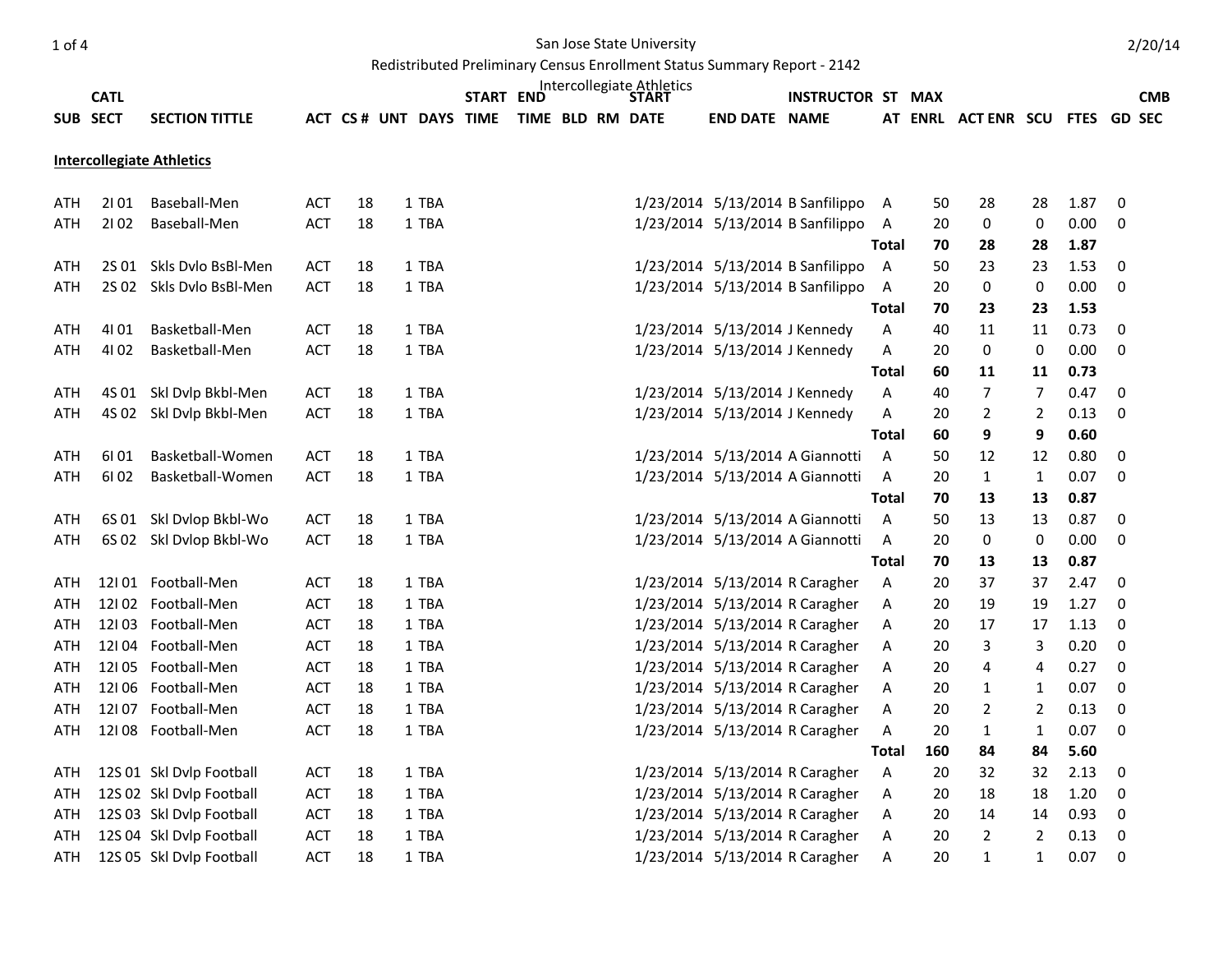2 of 4 San Jose State University

Redistributed Preliminary Census Enrollment Status Summary Report - 2142

|     | <b>CATL</b> |                          |            |    |                        | START END |                  |  | Intercollegiate Athletics<br>START |                                | <b>INSTRUCTOR ST MAX</b>       |              |          |                                  |                                  |              | <b>CMB</b>         |
|-----|-------------|--------------------------|------------|----|------------------------|-----------|------------------|--|------------------------------------|--------------------------------|--------------------------------|--------------|----------|----------------------------------|----------------------------------|--------------|--------------------|
|     | SUB SECT    | <b>SECTION TITTLE</b>    |            |    | ACT CS # UNT DAYS TIME |           | TIME BLD RM DATE |  |                                    | <b>END DATE NAME</b>           |                                |              |          | AT ENRL ACTENR SCU               |                                  |              | <b>FTES GD SEC</b> |
|     |             |                          |            |    |                        |           |                  |  |                                    |                                |                                |              |          |                                  |                                  |              |                    |
| ATH |             | 12S 06 Skl Dvlp Football | ACT        | 18 | 1 TBA                  |           |                  |  |                                    | 1/23/2014 5/13/2014 R Caragher |                                | Α            | 20       | $\mathbf{1}$                     | $\mathbf{1}$                     | 0.07         | $\mathbf 0$        |
| ATH |             | 12S 07 Skl Dvlp Football | ACT        | 18 | 1 TBA                  |           |                  |  |                                    | 1/23/2014 5/13/2014 R Caragher |                                | Α            | 20       | $\mathbf{1}$                     | 1                                | 0.07         | 0                  |
| ATH |             | 12S 08 Skl Dvlp Football | ACT        | 18 | 1 TBA                  |           |                  |  |                                    | 1/23/2014 5/13/2014 R Caragher |                                | Α            | 20       | 1                                | 1                                | 0.07         | 0                  |
|     |             |                          |            |    |                        |           |                  |  |                                    |                                |                                | <b>Total</b> | 160      | 70                               | 70                               | 4.67         |                    |
| ATH |             | 14l 01 Golf-Men          | <b>ACT</b> | 18 | 1 TBA                  |           |                  |  |                                    |                                | 1/23/2014 5/13/2014 J Kennaday | $\mathsf{A}$ | 25       | 10                               | 10                               | 0.67         | 0                  |
|     |             |                          |            |    |                        |           |                  |  |                                    |                                |                                | <b>Total</b> | 25       | 10                               | 10                               | 0.67         |                    |
| ATH |             | 14S 01 Skl Dvlp Golf-Men | ACT        | 19 | 1 TBA                  |           |                  |  |                                    |                                | 1/23/2014 5/13/2014 J Kennaday | A            | 25       | 10                               | 10                               | 0.67         | $\boldsymbol{0}$   |
|     |             |                          |            |    |                        |           |                  |  |                                    |                                |                                | Total        | 25       | 10                               | 10                               | 0.67         |                    |
| ATH |             | 16101 Golf-Women         | <b>ACT</b> | 19 | 1 TBA                  |           |                  |  |                                    | 1/23/2014 5/13/2014 J Dormann  |                                | A            | 25       | 6                                | 6                                | 0.40         | 0                  |
|     |             |                          |            |    |                        |           |                  |  |                                    |                                |                                | <b>Total</b> | 25       | 6                                | 6                                | 0.40         |                    |
| ATH |             | 16S 01 Skl Dvlp Golf-Wo  | <b>ACT</b> | 19 | 1 TBA                  |           |                  |  |                                    |                                | 1/23/2014 5/13/2014 D Dormann  | $\mathsf{A}$ | 25       | 6                                | 6                                | 0.40         | 0                  |
|     |             |                          |            |    |                        |           |                  |  |                                    |                                |                                | <b>Total</b> | 25       | 6                                | 6                                | 0.40         |                    |
| ATH |             | 20101 Gymnastics-Women   | <b>ACT</b> | 19 | 1 TBA                  |           |                  |  |                                    | 1/23/2014 5/13/2014 W Wright   |                                | Α            | 50       | 18                               | 18                               | 1.20         | $\mathbf 0$        |
|     |             |                          |            |    |                        |           |                  |  |                                    |                                |                                | Total        | 50       | 18                               | 18                               | 1.20         |                    |
| ATH |             | 20S 01 Skls Dvlp Gym-Wo  | <b>ACT</b> | 19 | 1 TBA                  |           |                  |  |                                    | 1/23/2014 5/13/2014 W Wright   |                                | Α            | 20       | 18                               | 18                               | 1.20         | 0                  |
|     |             |                          |            |    |                        |           |                  |  |                                    |                                |                                | <b>Total</b> | 20       | 18                               | 18                               | 1.20         |                    |
| ATH |             | 26101 Tennis-Women       | <b>ACT</b> | 19 | 1 TBA                  |           |                  |  |                                    | 1/23/2014 5/13/2014 S Malroux  |                                | Α            | 40       | 4                                | $\overline{4}$                   | 0.27         | 0                  |
|     |             |                          | ACT        | 19 | 1 TBA                  |           |                  |  |                                    |                                |                                | <b>Total</b> | 40<br>40 | 4                                | 4                                | 0.27<br>0.13 |                    |
| ATH |             | 26S 01 Skl Dvlp Ten-Wo   |            |    |                        |           |                  |  |                                    | 1/23/2014 5/13/2014 S Malroux  |                                | Α<br>Total   | 40       | $\overline{2}$<br>$\overline{2}$ | $\overline{2}$<br>$\overline{2}$ | 0.13         | $\boldsymbol{0}$   |
| ATH |             | 30101 Soccer-Men         | ACT        | 19 | 1 TBA                  |           |                  |  |                                    | 1/23/2014 5/13/2014 S Tobin    |                                | Α            | 50       | 20                               | 20                               | 1.33         | 0                  |
|     |             |                          |            |    |                        |           |                  |  |                                    |                                |                                | <b>Total</b> | 50       | 20                               | 20                               | 1.33         |                    |
| ATH |             | 30S 01 Skls Dvlp Soccer  | <b>ACT</b> | 19 | 1 TBA                  |           |                  |  |                                    | 1/23/2014 5/13/2014 S Tobin    |                                | Α            | 50       | 16                               | 16                               | 1.07         | 0                  |
|     |             |                          |            |    |                        |           |                  |  |                                    |                                |                                | <b>Total</b> | 50       | 16                               | 16                               | 1.07         |                    |
| ATH |             | 32I01 Softball-Women     | ACT        | 18 | 1 TBA                  |           |                  |  |                                    | 1/23/2014 5/13/2014 C Hardee   |                                | Α            | 50       | 20                               | 20                               | 1.33         | $\boldsymbol{0}$   |
|     |             |                          |            |    |                        |           |                  |  |                                    |                                |                                | <b>Total</b> | 50       | 20                               | 20                               | 1.33         |                    |
| ATH |             | 32S 01 Skl Dvlp Sftbl Wo | ACT        | 18 | 1 TBA                  |           |                  |  |                                    | 1/23/2014 5/13/2014 C Hardee   |                                | Α            | 50       | 13                               | 13                               | 0.87         | 0                  |
|     |             |                          |            |    |                        |           |                  |  |                                    |                                |                                | <b>Total</b> | 50       | 13                               | 13                               | 0.87         |                    |
| ATH |             | 34101 Swimming-Women     | <b>ACT</b> | 19 | 1 TBA                  |           |                  |  |                                    | 1/23/2014 5/13/2014 S Hopkins  |                                | Α            | 50       | 24                               | 24                               | 1.60         | 0                  |
|     |             |                          |            |    |                        |           |                  |  |                                    |                                |                                | <b>Total</b> | 50       | 24                               | 24                               | 1.60         |                    |
| ATH |             | 34S 01 Skl Dvlp Swim-Wo  | <b>ACT</b> | 19 | 1 TBA                  |           |                  |  |                                    | 1/23/2014 5/13/2014 S Hopkins  |                                | Α            | 50       | 15                               | 15                               | 1.00         | 0                  |
|     |             |                          |            |    |                        |           |                  |  |                                    |                                |                                | <b>Total</b> | 50       | 15                               | 15                               | 1.00         |                    |
| ATH |             | 36101 Volleyball-Women   | <b>ACT</b> | 18 | 1 TBA                  |           |                  |  |                                    | 1/23/2014 5/13/2014 J Haldi    |                                | A            | 50       | 11                               | 11                               | 0.73         | $\boldsymbol{0}$   |
|     |             |                          |            |    |                        |           |                  |  |                                    |                                |                                | Total        | 50       | 11                               | 11                               | 0.73         |                    |

2/20/14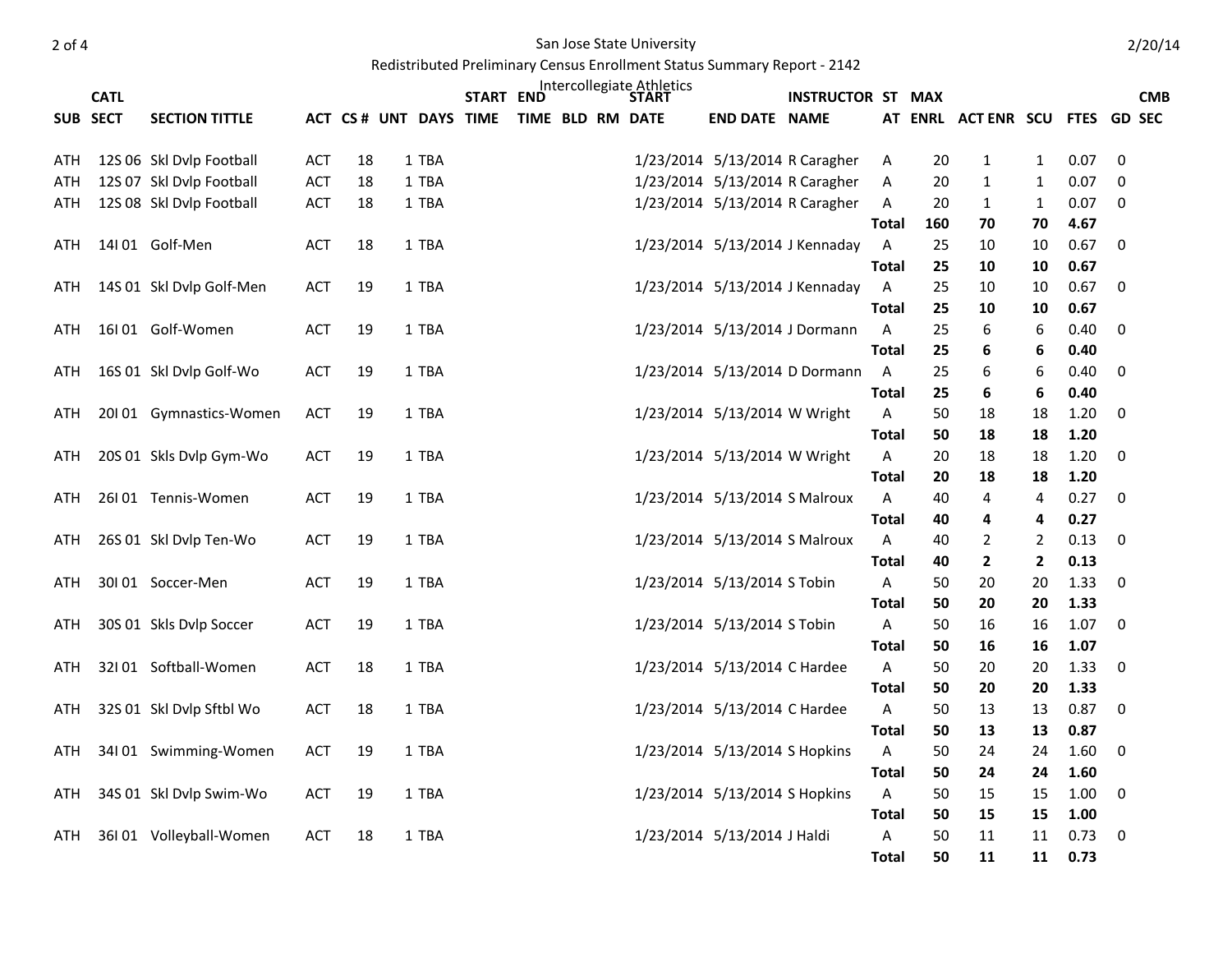## 3 of 4 San Jose State University

Redistributed Preliminary Census Enrollment Status Summary Report - 2142

|            | <b>CATL</b> |                           |            |    |                        | START END |  | Intercollegiate Athletics<br>STAR1 |                              | <b>INSTRUCTOR ST MAX</b>               |                   |                |                    |          |               |             | <b>CMB</b> |
|------------|-------------|---------------------------|------------|----|------------------------|-----------|--|------------------------------------|------------------------------|----------------------------------------|-------------------|----------------|--------------------|----------|---------------|-------------|------------|
|            | SUB SECT    | <b>SECTION TITTLE</b>     |            |    | ACT CS # UNT DAYS TIME |           |  | TIME BLD RM DATE                   | <b>END DATE NAME</b>         |                                        |                   | <b>AT ENRL</b> | <b>ACT ENR SCU</b> |          | FTES GD SEC   |             |            |
| ATH        |             | 36S 01 Skls Dvlp Vlybl-Wo | ACT        | 18 | 1 TBA                  |           |  |                                    | 1/23/2014 5/13/2014 J Haldi  |                                        | A                 | 20             | 11                 | 11       | 0.73          | $\mathbf 0$ |            |
| ATH        |             | 42101 Cross Country Wmn   | <b>ACT</b> | 18 | 1 TBA                  |           |  |                                    | 1/23/2014 5/13/2014 K Watson |                                        | <b>Total</b><br>Α | 20<br>30       | 11<br>13           | 11<br>13 | 0.73<br>0.87  | 0           |            |
| ATH        |             | 42S 01 Skls Dvlp Crs Ctry | <b>ACT</b> | 18 | 1 TBA                  |           |  |                                    | 1/23/2014 5/13/2014 K Watson |                                        | <b>Total</b><br>Α | 30<br>30       | 13<br>8            | 13<br>8  | 0.87<br>0.53  | 0           |            |
| <b>ATH</b> |             | 44I 01 Soccer Women       | <b>ACT</b> | 18 | 1 TBA                  |           |  |                                    | 1/23/2014 5/13/2014 L Hanson |                                        | Total<br>Α        | 30<br>30       | 8<br>11            | 8<br>11  | 0.53<br>0.73  | 0           |            |
| ATH        |             | 44S 01 Skls Dvlp Soccer W | <b>ACT</b> | 18 | 1 TBA                  |           |  |                                    | 1/23/2014 5/13/2014 L Hanson |                                        | <b>Total</b><br>A | 30<br>30       | 11<br>5            | 11<br>5. | 0.73<br>0.33  | $\mathbf 0$ |            |
| ATH        |             | 46101 Water Polo Women    | <b>ACT</b> | 18 | 1 TBA                  |           |  |                                    | 1/23/2014 5/13/2014 J Bega   |                                        | Total<br>Α        | 30<br>30       | 5.<br>10           | 5.<br>10 | 0.33<br>0.67  | $\mathbf 0$ |            |
| ATH        |             | 46S 01 Skls Dvlp Wtr Plo  | <b>ACT</b> | 18 | 1 TBA                  |           |  |                                    | 1/23/2014 5/13/2014 J Bega   |                                        | <b>Total</b><br>A | 30<br>30       | 10<br>6            | 10<br>6  | 0.67<br>0.40  | 0           |            |
| ATH        |             | 48101 Cross Country Men   | ACT        | 18 | 1 TBA                  |           |  |                                    | 1/23/2014 5/13/2014 K Watson |                                        | Total<br>A        | 30<br>20       | 6<br>6             | 6<br>6   | 0.40<br>0.40  | $\mathbf 0$ |            |
| ATH        |             | 48S 01 Skls Dvlp Crs Ctry | <b>ACT</b> | 18 | 1 TBA                  |           |  |                                    | 1/23/2014 5/13/2014 K Watson |                                        | <b>Total</b><br>Α | 20<br>20       | 6<br>3             | 6<br>3   | 0.40<br>0.20  | 0           |            |
|            |             |                           |            |    |                        |           |  |                                    |                              | <b>Intercollegiate Athletics Total</b> | <b>Total</b>      | 20<br>1560     | 3<br>517           | 3<br>517 | 0.20<br>34.47 |             |            |